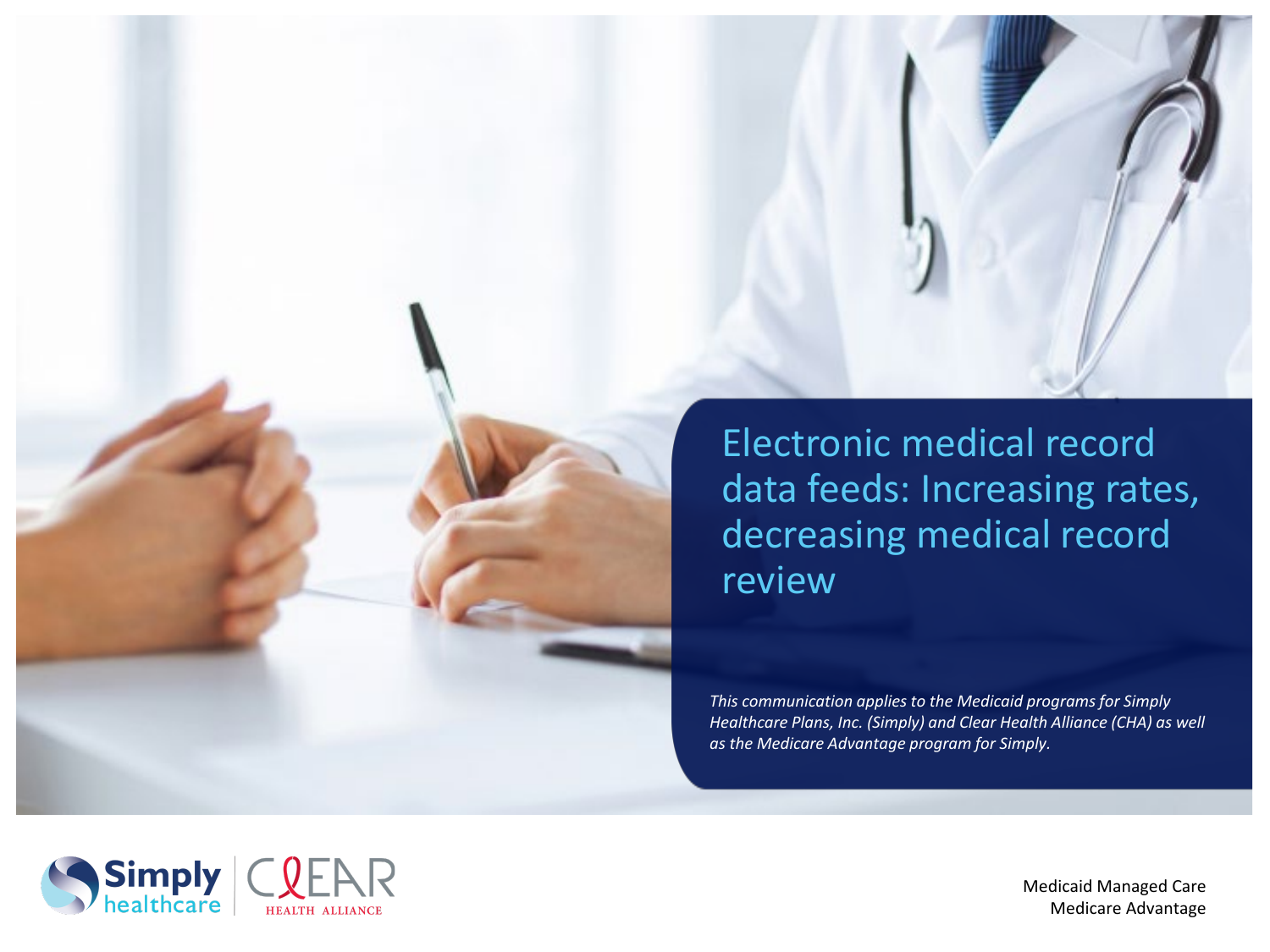## Agenda

- Background
- HEDIS<sup>®</sup> rates calculations
- Are claims inclusive?
- Medical records and gaps
- Electronic medical record (EMR) data feeds

HEDIS<sup>®</sup> is a registered trademark of the National Committee for Quality Assurance (NCQA).

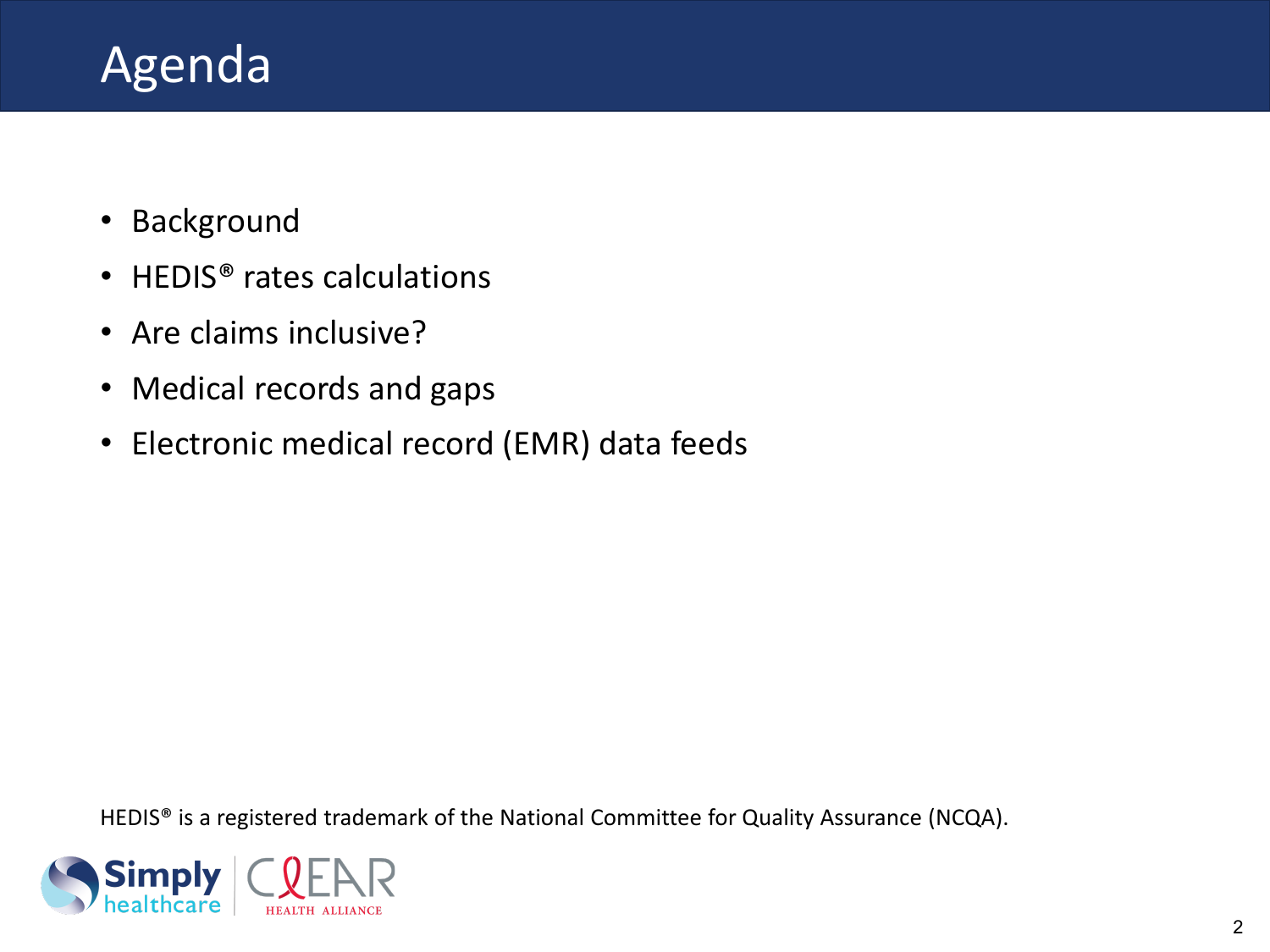- What is HEDIS (Healthcare Effectiveness Data and Information Set)?
- Data is collected to calculate the rate for each measure.
- Rates are calculated by the number of members eligible (denominator) and divided by the number of members who are compliant (completed an eye exam, a1c test, etc.).
- Measures are used to evaluate provider's performance on HEDIS NCQA and STARS measures.
- This ensures that members are receiving the proper care.
- HEDIS data is not always captured through claims submission and requires medical record collection and review. Examples of data not captured through claims:
	- Member visits prior to enrollment
	- Claims billed to a third-party billing agency
	- SNOWMED codes
	- Lab and prescription data

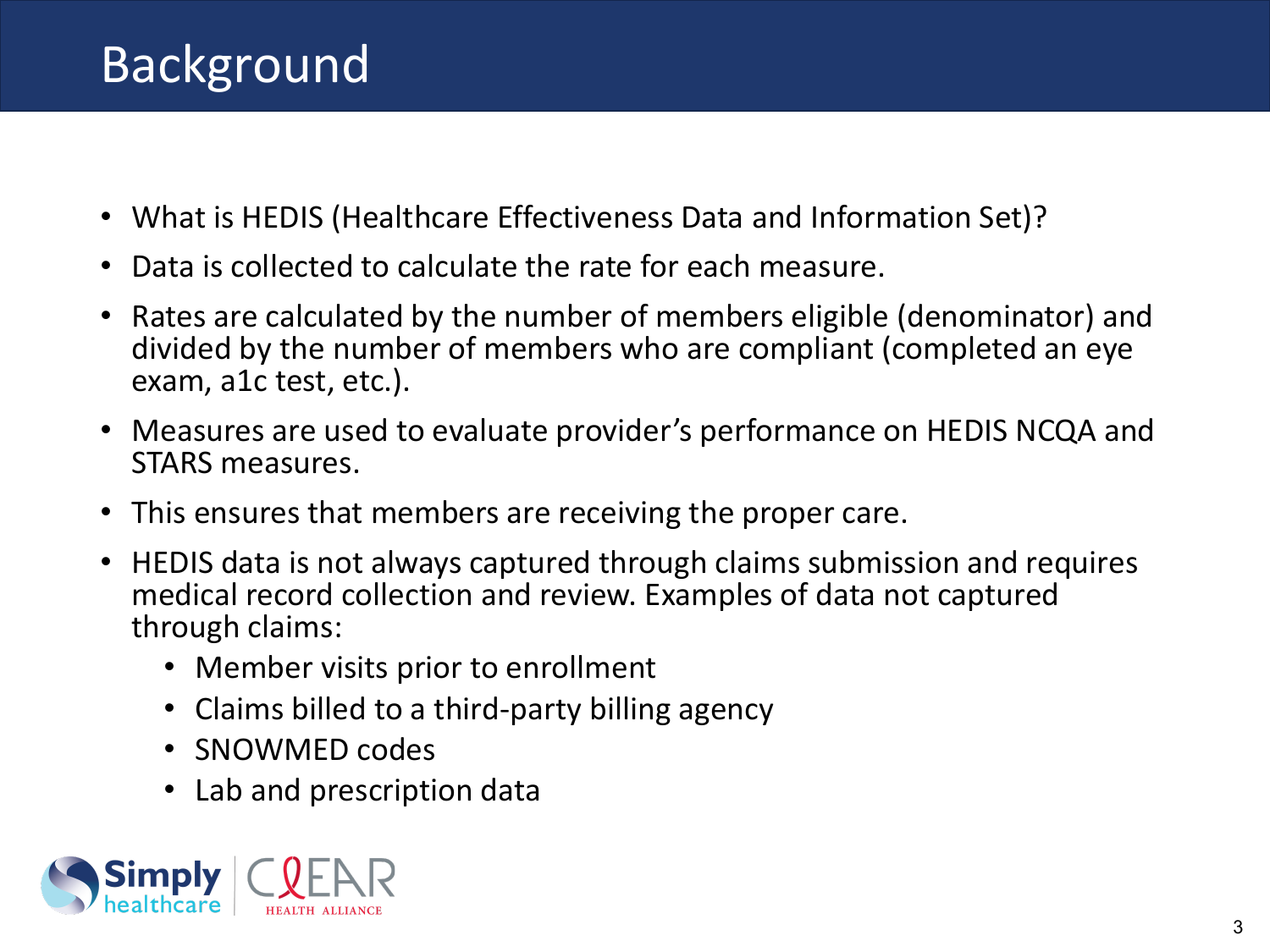#### How HEDIS rates are calculated

- Data is collected primarily from claims and medical record data:
	- Administrative method Claims, data feeds
	- Supplemental method Medical records
- Records are collected to *supplement* claims year-round, but record collection increases greatly between January and May.

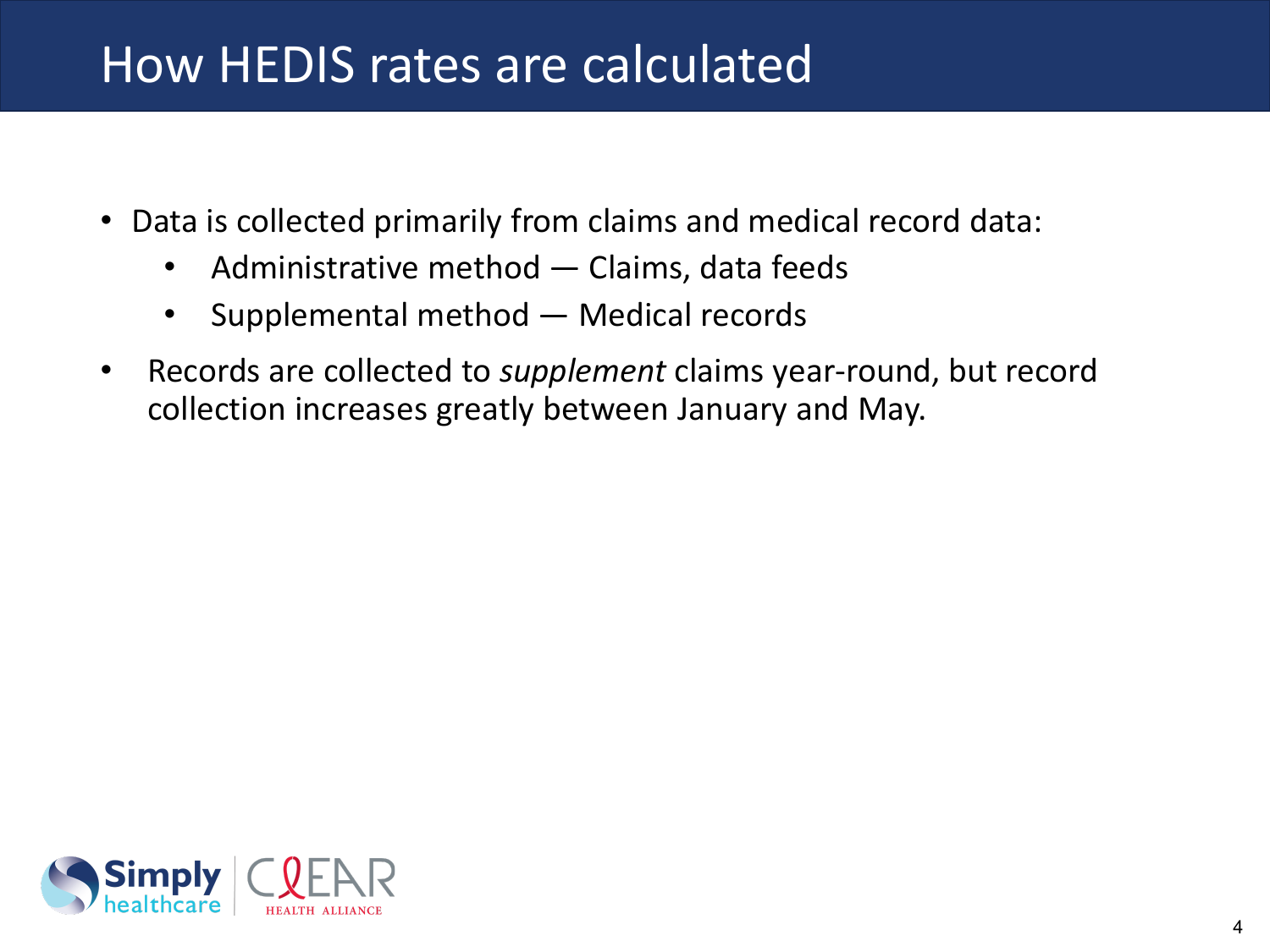## Claims are not all-inclusive

- Member visits prior to enrollment:
	- Cervical exams prior to pregnancy
	- Well-child visits before enrollment
- Member's medical history:
	- Colorectal exam
	- Eye exam
	- Breast cancer screening
	- History of cancer
- Claims billed to a third-party billing agency:
	- Limits to the number of codes submitted
- Lab results:
	- Missing CPT<sup>®</sup> II codes in claims
	- Labs completed outside of LabCorp
- Prescription data:
	- When the Rx was filled

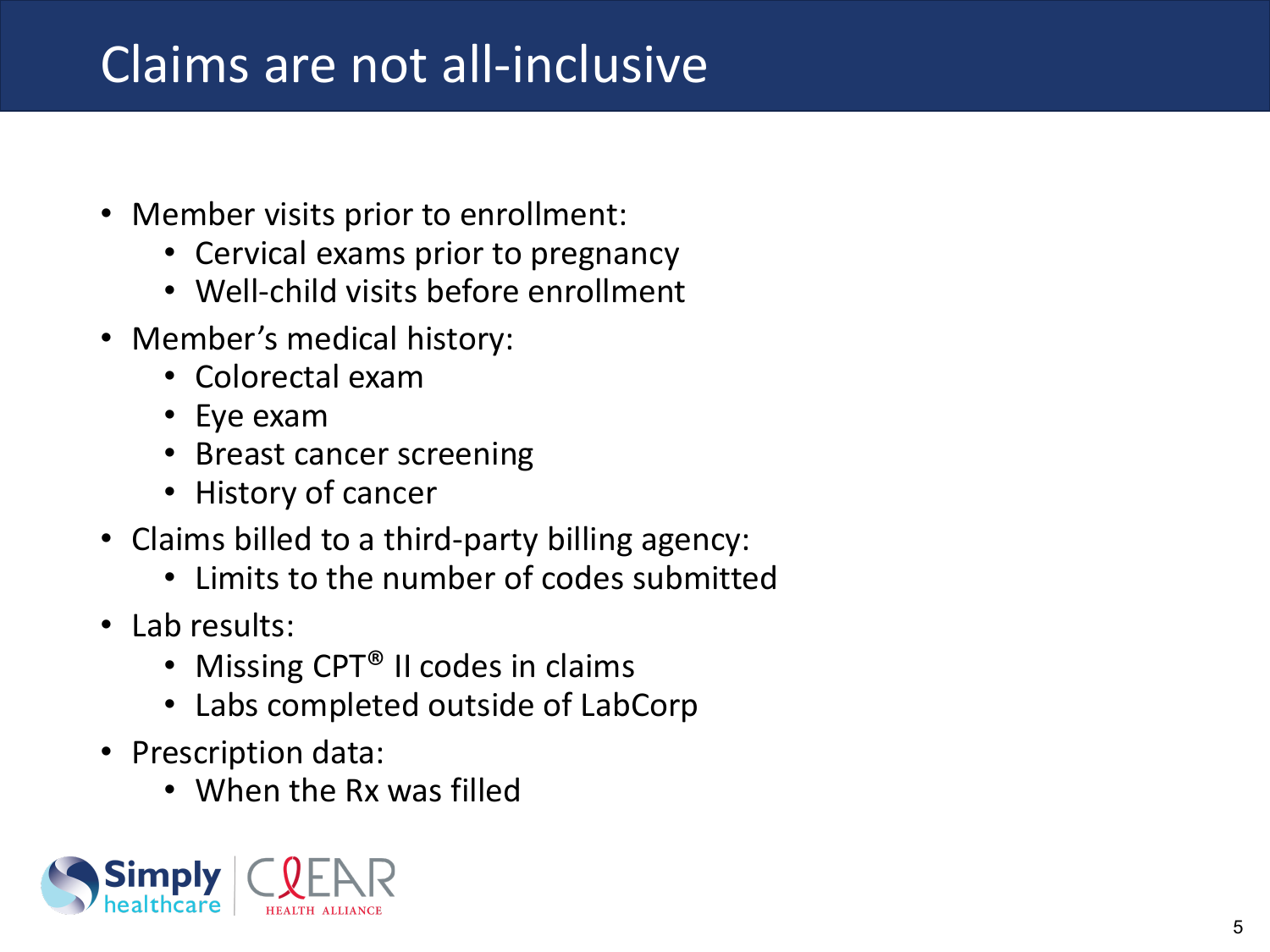# Medical records needed to fill the gaps

#### **At the practice:**

- Incoming faxes/phone calls
- Printing
- Faxing/re-faxing
- Paper and ink supply/demand
- Recurring requests
- Shredding service

#### **Copy service:**

- Expensive to the provider and health plan
- Lack of accurately fulfilling the request:
	- HEDIS training needs improvement
	- Hospitalist records
	- Wrong date of service
	- Does not send all records to health plan due to *their* internal quality assurance process
	- Not representing your practice accurately
	- We will still call you

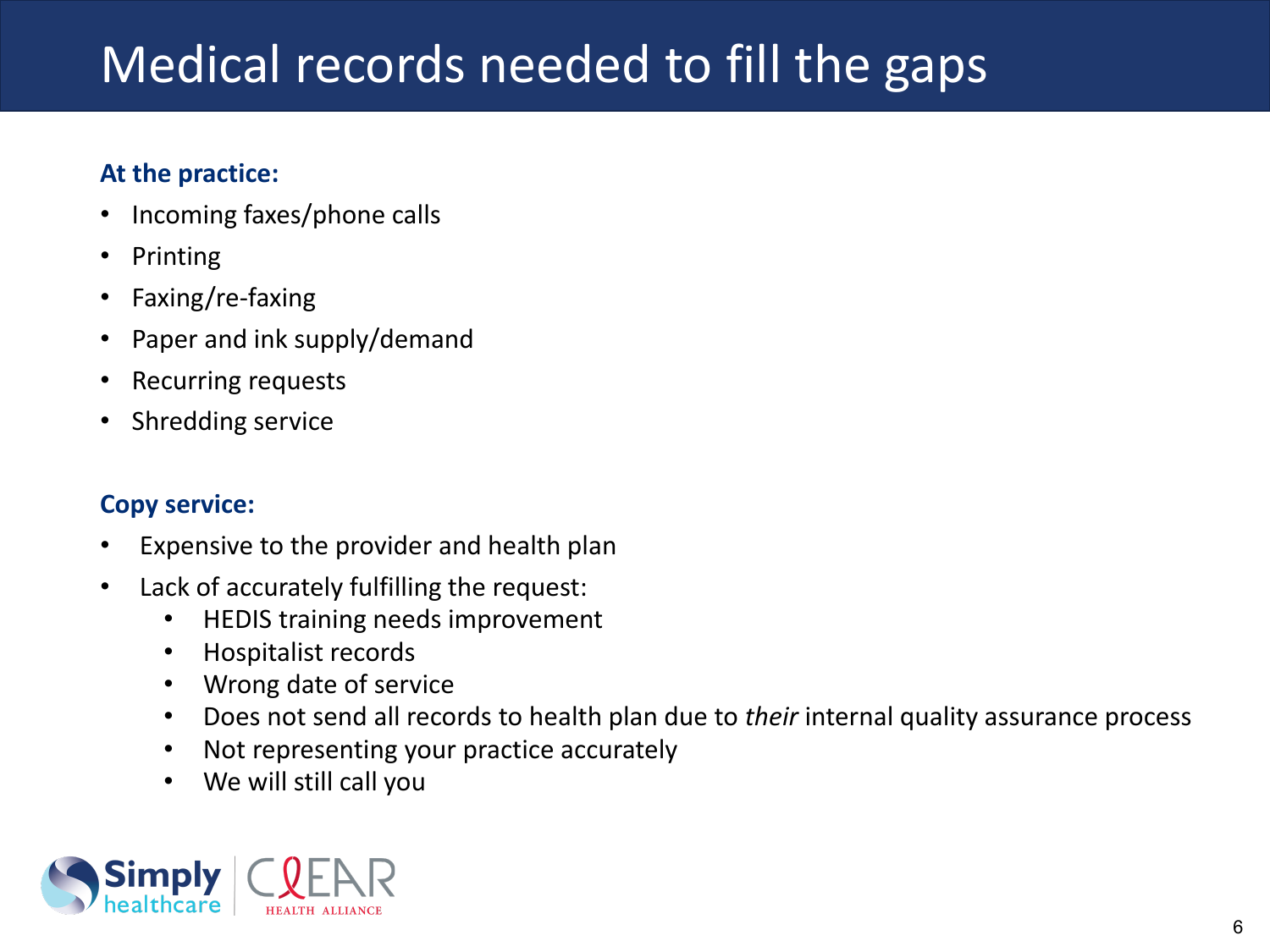### Solution: EMR data feeds

- Data comes from the EMR system to the Simply and CHA Quality team directly.
- Free service, including the secure file transfer protocol (SFTP).
- Reduces the administrative burden of medical record requests.
- Data is more thorough and efficient than claims.
- Members are targeted wholly as opposed to one measure.
- Reduction in copy service vendor utilization.

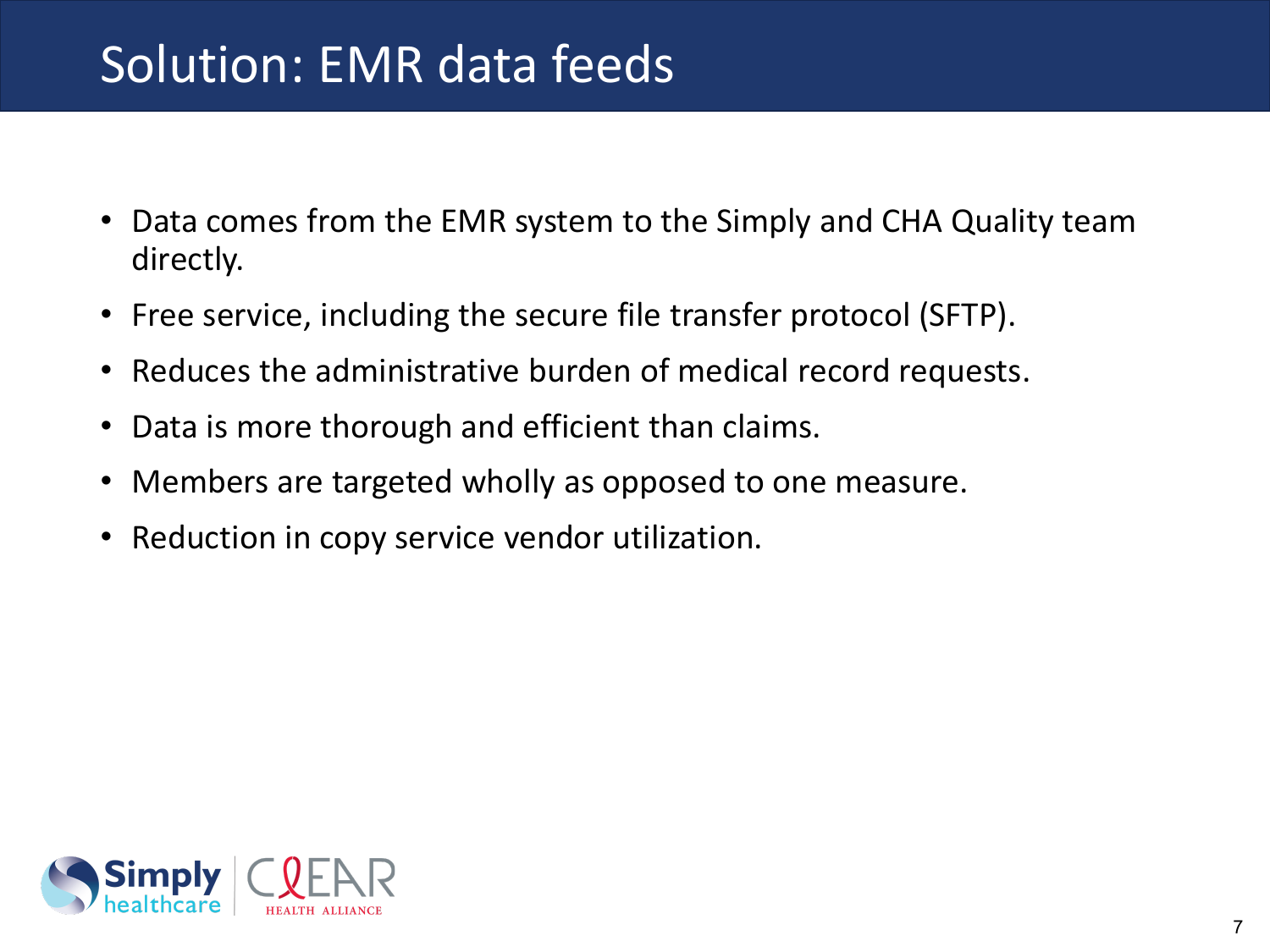### Solution: EMR data feeds (cont.)

Simply and CHA providers utilizing EMR technology can seamlessly increase HEDIS scores via a secure data feed.



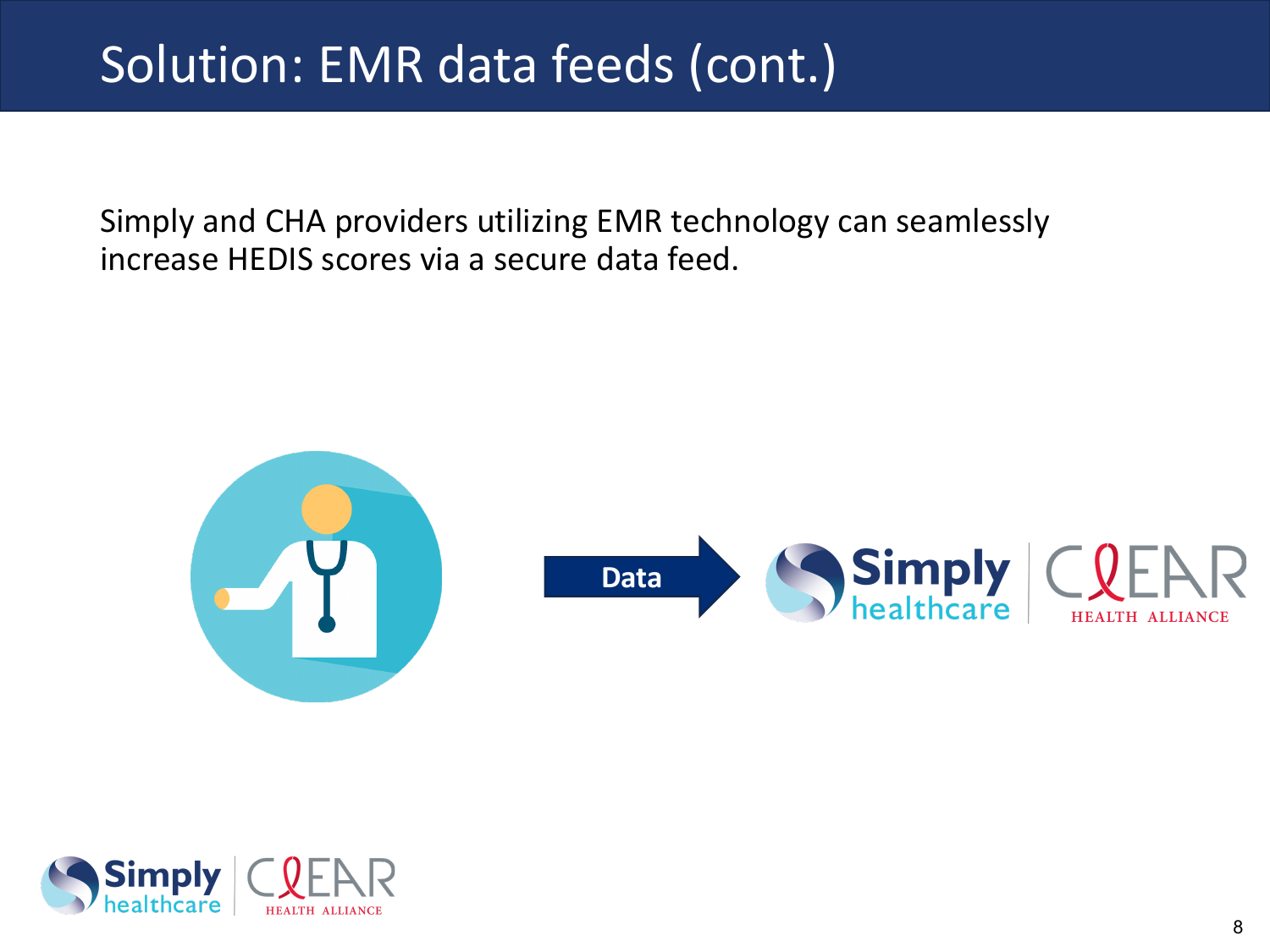#### What is an EMR data feed?

• Simply put, it is a text file with data coming from an EMR system (e.g., EPIC, e-Clinicalworks, etc.) and sent directly to the health plan. This is also known as a flat file.

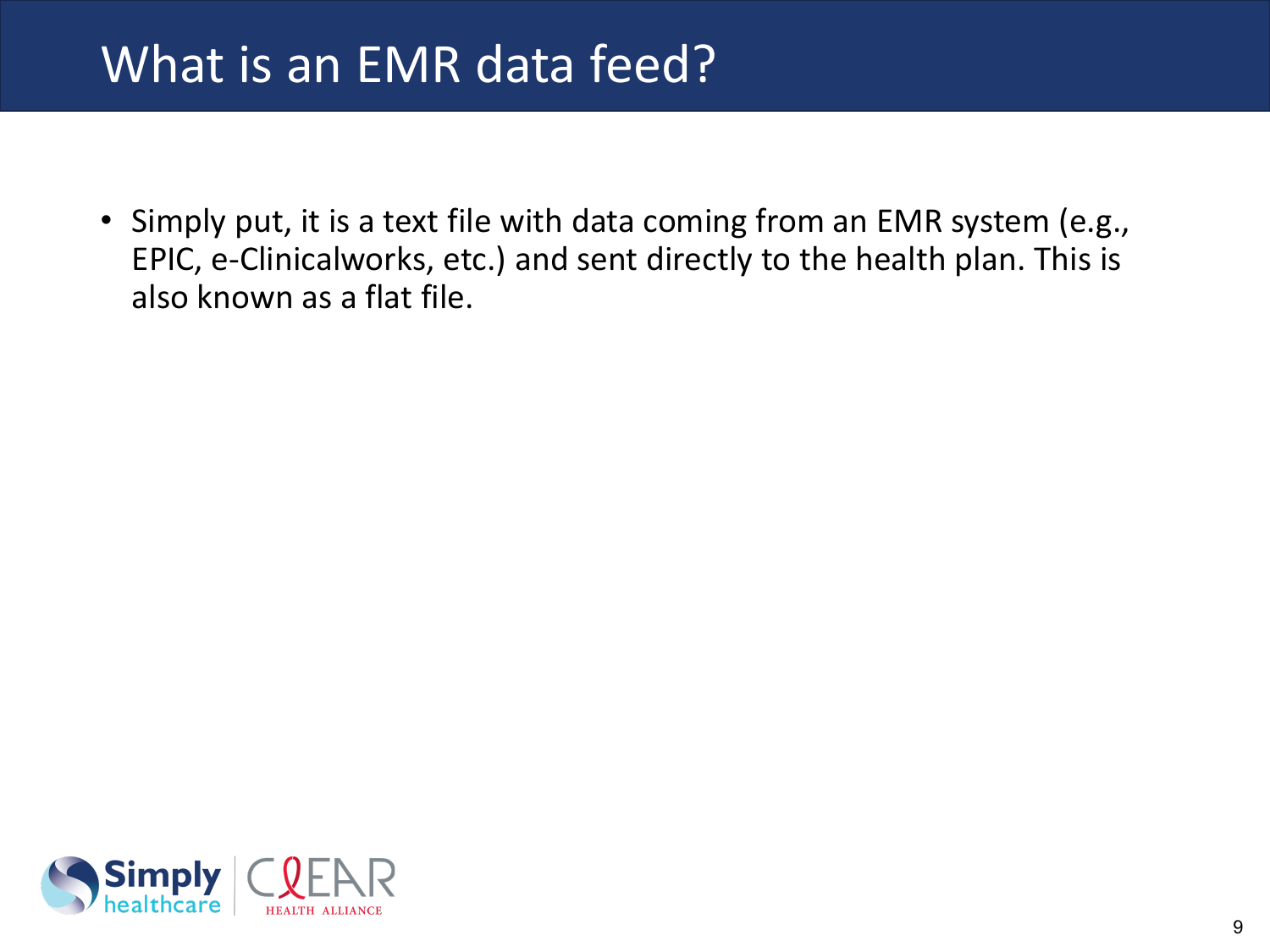#### EMR data feed process

- EMR feeds are sent monthly via an SFTP by your EMR data specialist.
- If you do not already have an SFTP site created, Simply and CHA will set up a site at no cost to you.
- Data is uploaded to NCQA certified HEDIS quality software.
- Data will be processed along with your claims to close gaps.

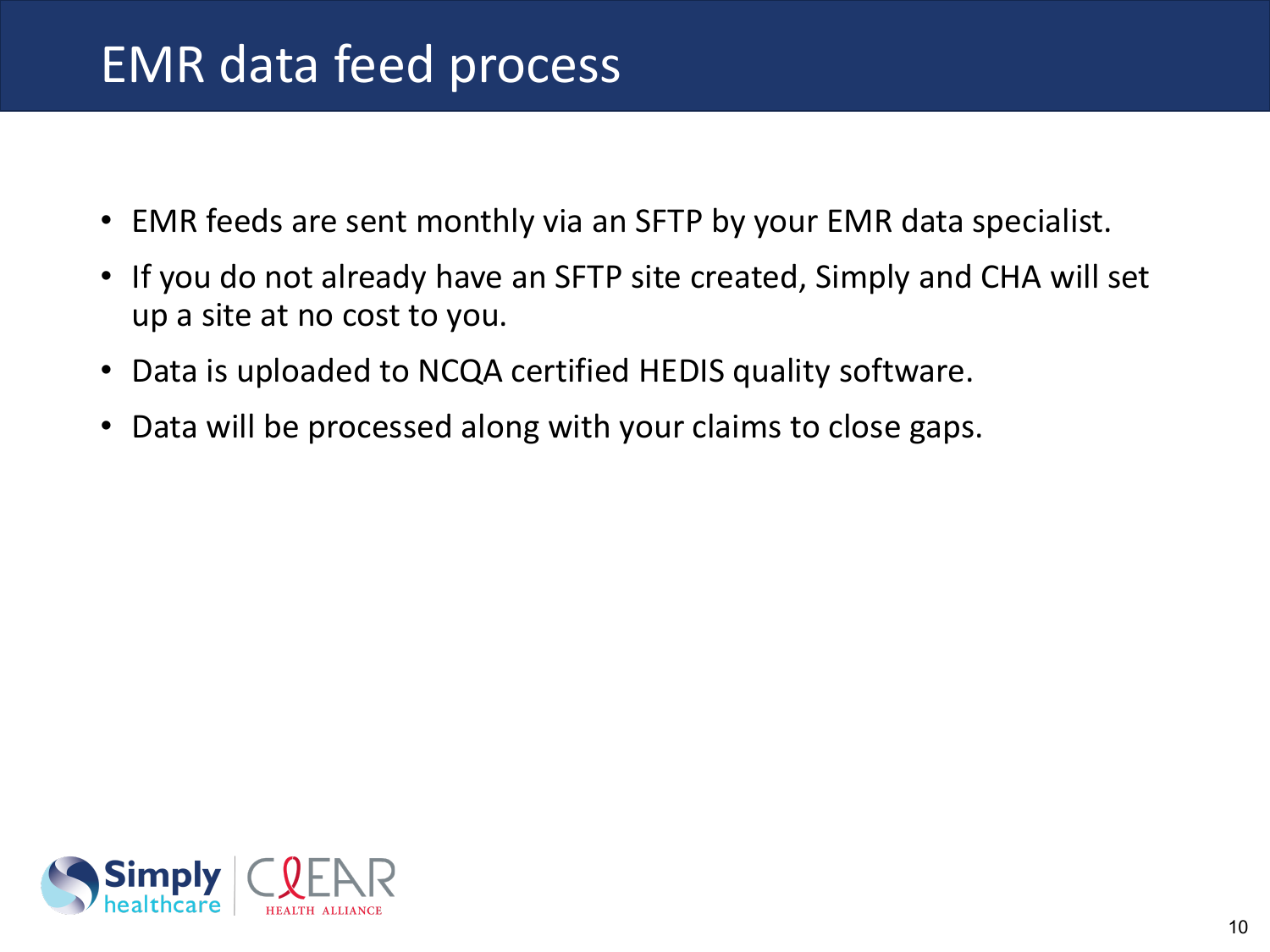### Benefits of an EMR data feed

- More efficient than faxing medical records to Simply and CHA.
- Less administrative burden for providers and office staff.
- Any and all codes that are in your EMR system will be included in the file.
- Improves individual provider and group HEDIS scores by closing gaps in care.
- Decreases health plan's requests for medical records.
- Reduces copy service vendor utilization and requests.
- Provider staff are not displaced from daily office tasks to fulfill requests.
- Trained and proficient HEDIS staff are utilized, reducing copy errors.
- Members are reviewed as a whole, opposed to via **Provider Dashboard**  reports.
- Other possible resources for data can be identified while researching the medical record.
- Identification of gaps in care and opportunities for improvement can be communicated to the provider in a timely manner that will meet the time frames specified for HEDIS measure outcomes.